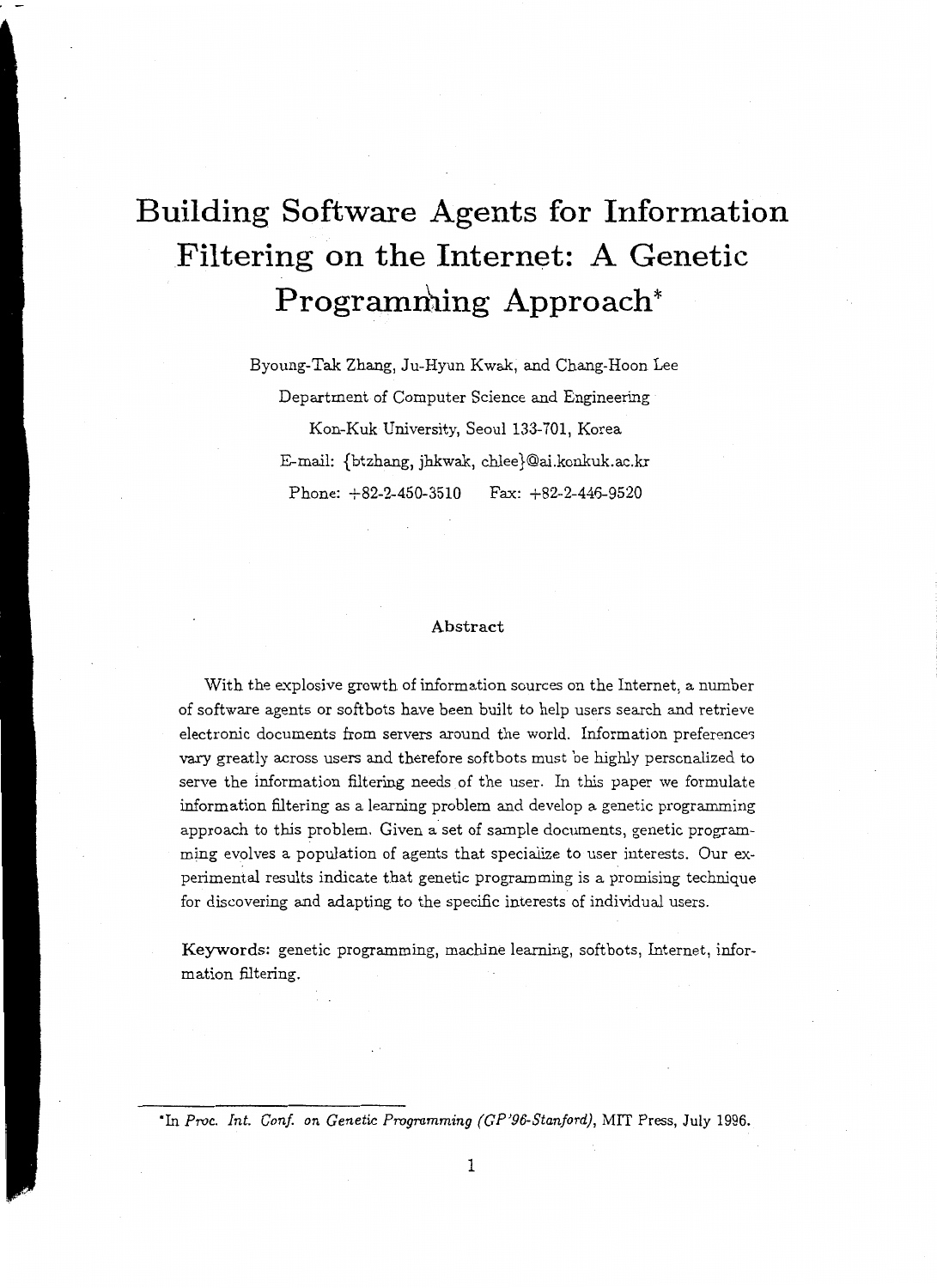#### **1 Introduction**

The Internet is one of the largest publicly available "databases" of documents. With the Internet having seen an explosive growth in recent years, a number of services have arisen on the Internet to help users search and retrieve documents from servers around the world. Software robots or sotfbots are autonomous agents that interact with real-world software environments such as operating systems and the World Wide Web [1]. The softbot accepts goals in a high-level language, generates and executes plans to achieve these goals, and learns from its experience. The softbot enables a human user to access a wide range of information resources by stating what he or she wants accomplished. The softbot disambiguates the request and dynamically determines how and where to satisfy it.

. Information preferences vary greatly across users and therefore softbots must be highly personalized to serve the specific individual interests of the user. The system should be able to select the articles deemed to be interesting to the user and eliminate the rest. Since filtering involves repeated interactions with the user, the system should be able to identify patterns in the users behavior. The filtering system must infer the habits of the user and specialize to them, i.e. recommend as many relevant articles and as few irrelevant articles as possible[9].

In this paper we describe an application of genetic programming to the construction of software agents. In contrast to linear-string genetic algorithms, genetic programming evolves individuals of variable-sized trees (4]. The individuals evolved by genetic programming in this work are agents that filter electronic documents on the Internet according to the specific interests of the user. In Section 2 we review related work. Section 3 develops the genetic programming approach to building information filtering agents. The last two sections describe and discuss the simulation results.

### 2 Software Agents for Information Gathering

Several software agents or softbots have been built to assist users in accessing information sources on the Internet. Examples are St. Bernard and Rodney [1], Maxims [6] and Newt [9], among others.

St. Bernard is a softbot that is able to locate and retrieve files based on a partial description of their characteristics. Rodney is a general-purpose UNIX softbot. Rodney enables a user to specify what to accomplish, in a high-level goal language, leaving the decision of how to accomplish it to the system. The softbot uses UNIX commands such as mv, cd, or lpr as operators to accomplish UNIX tasks such as "change the protection of filel to readable".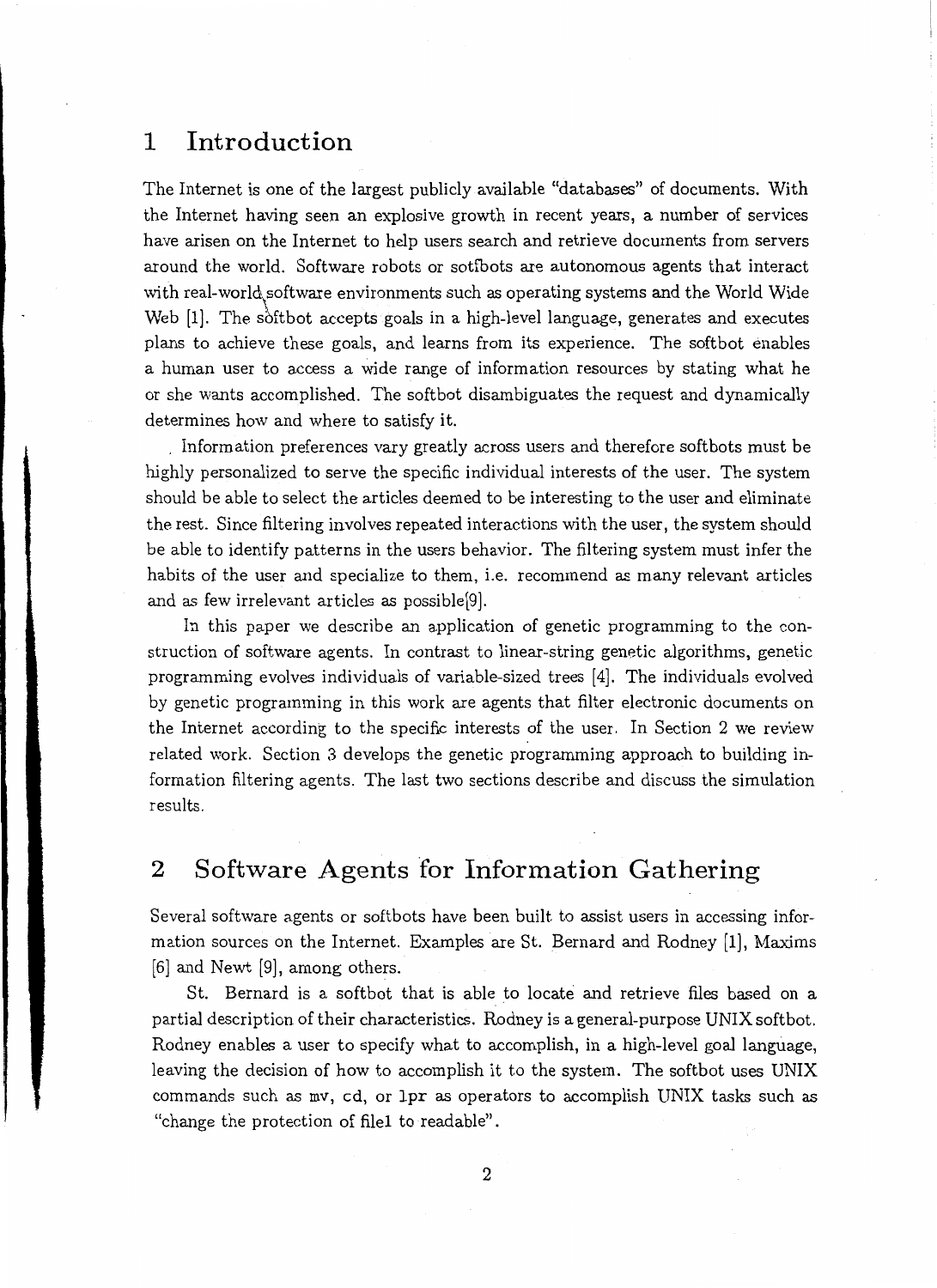Maxims is an agent that assists the user with email. Maxims learns to prioritize, delete, forward, sort and archive mail messages on behalf of the user. The agent continuously "looks over the shoulder" of the user as the user deals with email. As the user performs actions, the agent memorizes all of the situation-action pairs generated. When a new situation occurs that can be due to the user taking an action or due to some external event such as a message arriving, the agent compares the new situation with the memorized situations and tries to suggest an action which is based on the closest match.

Newt is a system that helps the user filter Usenet Netnews. A user can create one or many news agents and train them by means of examples of articles that should or should not be selected. An agent is initialized by giving it some positive and negative examples of articles to be retrieved. The user can also program the agent explicitly and fill out a set of templates of articles that should be selected. Once an agent has been bootstrapped, it starts recommending articles to the user. The user can give it positive or negative feedback for articles. Using the feedback the probability is adjusted that the agent will recommend similar articles in the future.

Softbots for information gathering on the Internet has to solve at least two problems in common. The one concerns where and how the relevant documents are retrieved. The other is to determine the preference of documents according to the current specific interests of the user. In the following, we will refer the software agents responsible for each of these tasks to a search agent and a filtering agent. In a full-fledged version, these two agents cooperate each other as follows.

- 1. Initialize the knowledge bases of the search agent and the filtering agent.
- 2. The search agent uses his knowledge base to search for documents on the Internet.
- 3. The filtering agent uses his own knowledge base to give preferences to the articles suggested by the search agent.
- 4. The user reads the articles in a decreasing order of preference and *gives* relevance feedback for each document.
- 5. The filtering agent learns from the relevance feedback and adapt his knowledge base.
- 6. Go to step 2.

The present work is focused on the document filtering task (steps 3 to 5). Thesearch for documents (step 2) is simulated by the user at the moment. In the next section we describe a genetic programming method for evolving a population of filtering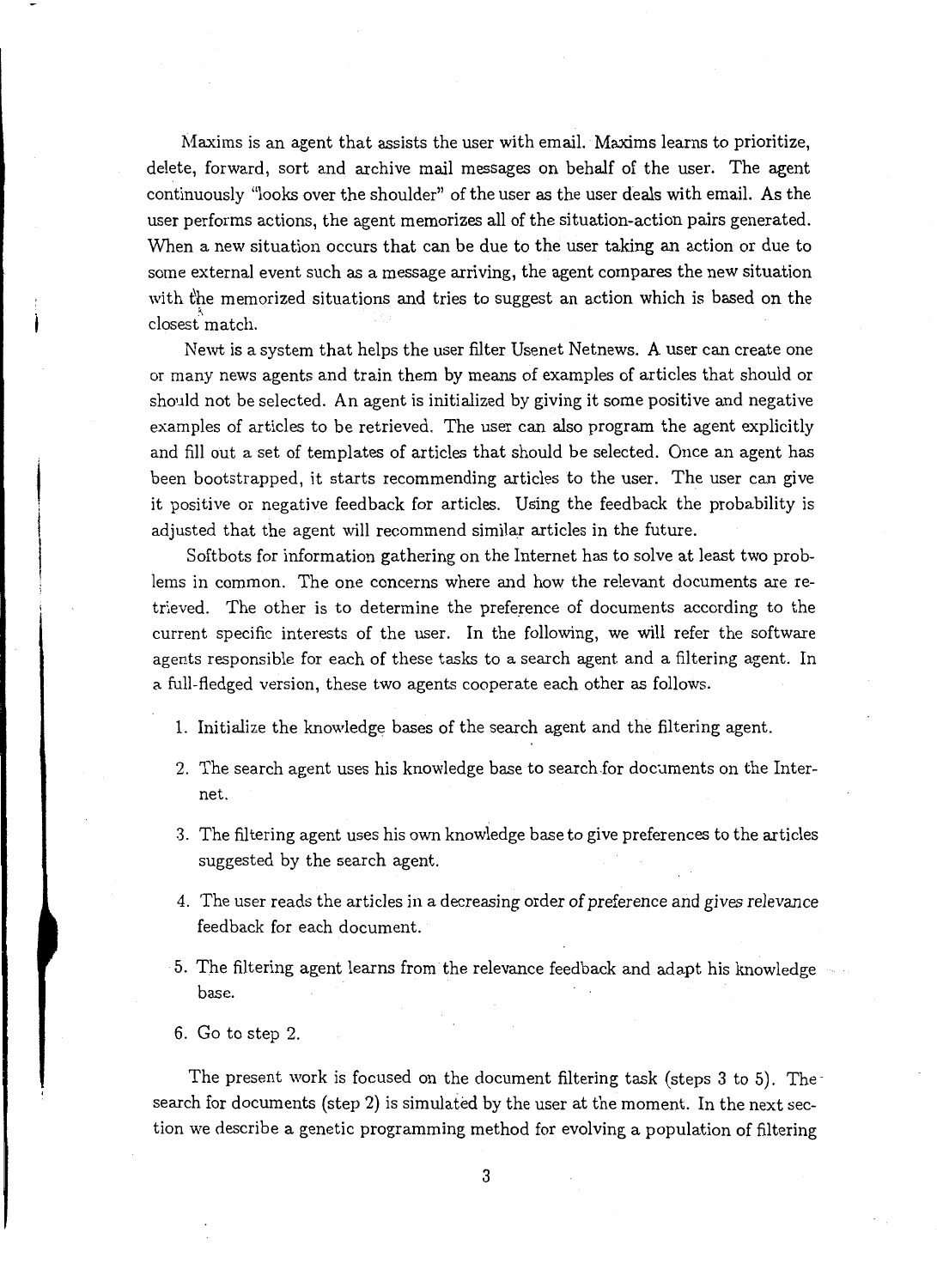agents. Though in a different context, a similar approach has been used by Kraft et al. [5]. They used genetic programming to build queries for retrieving abstracts from a database of journal issues. This is a nice example of using genetic programming for information retrieval.

In our setting, the set of sample documents changes as new documents are retrieved and the interests of the user changes over long periods of time. The adaptive rature of information filtering is one of its characteristics that distinguishes it from information retrieval [8, 9]. This setting is similar to the environment of the Newt system described above. Newt employs a genetic algorithm to explore the space of Netnews using a population profiles, each consisting of a fixed number of fields such as author and newsgroup. In our genetic programming approach the population consists of filtering agents or variable-sized trees having keywords at their terminal nodes. Genetic programming seems to allow more flexibility than the linear-string geneticalgorithms in describing the content of documents and in adapting to changing interests of users. The next section provides a more detailed description.

#### **3 Evolving Document Filtering Agents**

The set of documents,  $D$ , of size N represents the current interests of the user. Each document  $D_j$  is labelled with relevance feedback  $r_j$ .

$$
D = \{(D_1, r_1), (D_2, r_2), \cdots, (D_j, r_j), \cdots, (D_N, r_N)\}\
$$
 (1)

The relevance feedback is either positive  $(+1)$  or negative  $(-1)$  and determined by the user.

$$
r_j = \begin{cases} +1 & \text{if } D_j \text{ matches the current user interests.} \\ -1 & \text{if } D_j \text{ does not match the user interests.} \end{cases}
$$
 (2)

The positive feedback means that the document is a positive example of the current interests of the user. The negative feedback indicates the document is a counterexample of user's current interests.

A tree-shaped chromosome is used to represent the knowledge or rules of a document filtering agent. The terminal set of trees consists of keywords for describing the documents. The function set of trees consists of logical operations such as conjuctions, disjunctions, and negations. When the terminal nodes are instantiated by a specific document, the evaluation of the tree results in a two-way classification, either true (positive) or false (negative).

If the rule  $A_i$  evaluates a positive document  $D_j$  as positive, or a negative document as negative, then the agent i is said to hit the user interests in the document j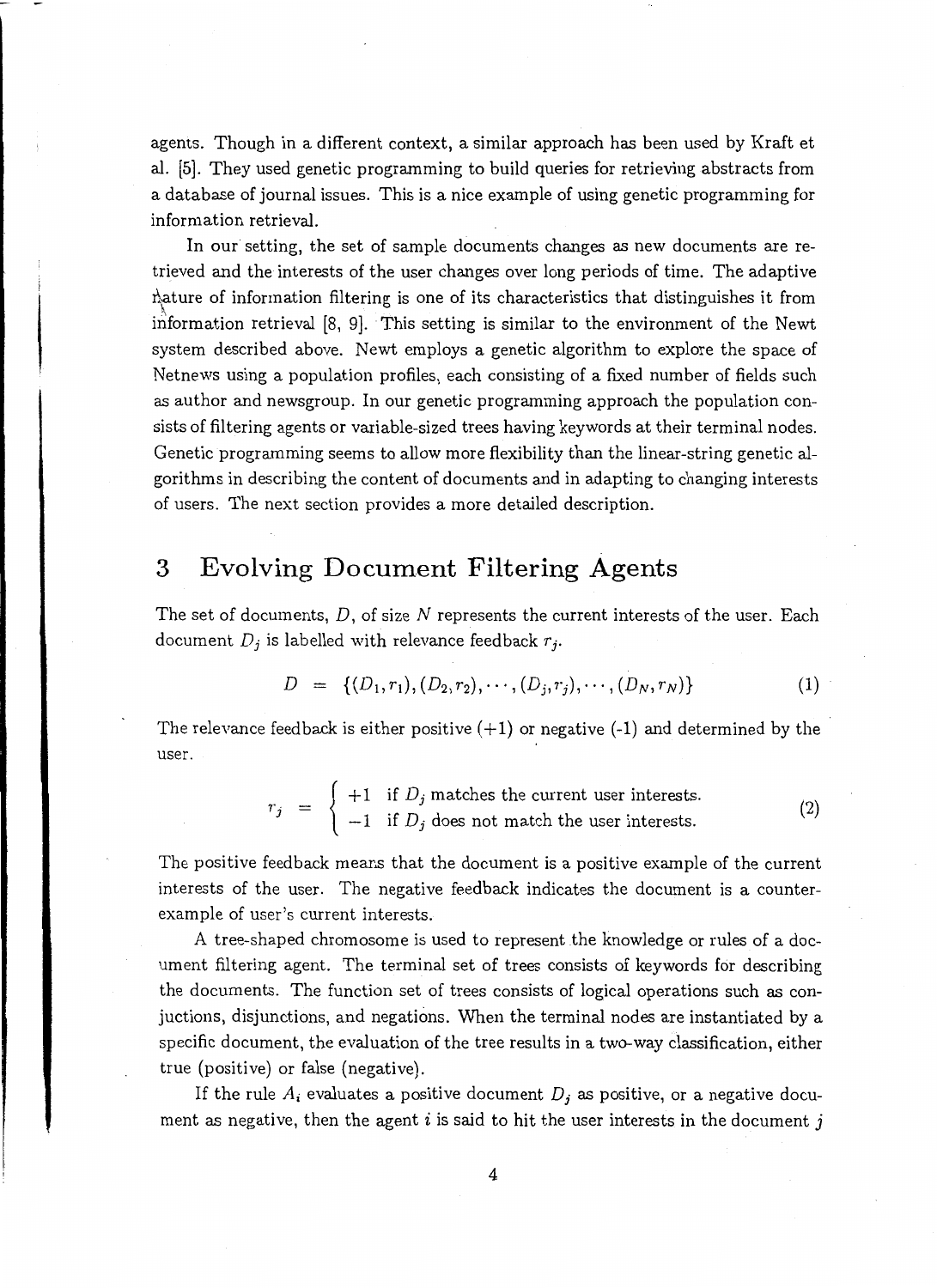and given a score of one, denoted by  $h(i, j) = 1$ . If the agent i does not hit the user interests with respect to the document j, it is given no score,  $h(i, j) = 0$ .

 $\mathbf{I}$ 1 if *Dj* is a positive example and *Ai* evaluates it to positive  $h(i,j) = \begin{cases} \text{or if } D_j \text{ is a counter-example and } A_i \text{ evaluates it to negative (3)} \end{cases}$ 0 otherwise

The goodness of agent *i* is measured by the total number  $H(i)$  of its hits with respect to the document set of size N:

$$
H(i) = \sum_{j=1}^{N} h(i, j) \tag{4}
$$

where the index j runs over the documents. Agent i is said to be better specialized to the user interests than agent k if rule  $A_i$  hits more documents in *D* than rule  $A_k$ , i.e.

$$
A_i \text{ is better than } A_k \text{ if } H(i) > H(k) \tag{5}
$$

The fitness of an agent is defined as:

 $\overline{\mathcal{M}}$ 

$$
f(i) = \frac{\text{Num. of hits by agent } i}{\text{Total number of documents}} = \frac{H(i)}{N}
$$
(6)

This measure is equivalent to the hit ratio, the fraction of the correctly filtered documents to the number of all documents in the current document set.

### 4 **Experimental Results**

In simulations, 100 documents were used for evolving agents. The documents were HTML (HyperText Markup Language) articles or their excerpts retrieved from the World Wide Web using Netscape. The test domain was the evolutionary computing area. Each document was given a relevance feedback. A half of the documents were positive examples and another half were negative examples.

Keywords used as terminals are listed in Table 4. The function set consisted of three logical operations: AND, OR, and NOT. Crossover exchanged the subtrees of two parents, selected at random. Mutation changed the terminals and functions at a rate of 0.03 for each node. Elitist strategy was used in combination with proportionate selection so that the best individual always survives the selection. Maximum depth of the tree was 10 at initialization.

Some agents evolved by genetic programming are depicted in Figure 1. The rectangles represent the terminal nodes and the ovals denote the logical functions. These agents achieved a 97% performance for the sample data. Figure 2 shows the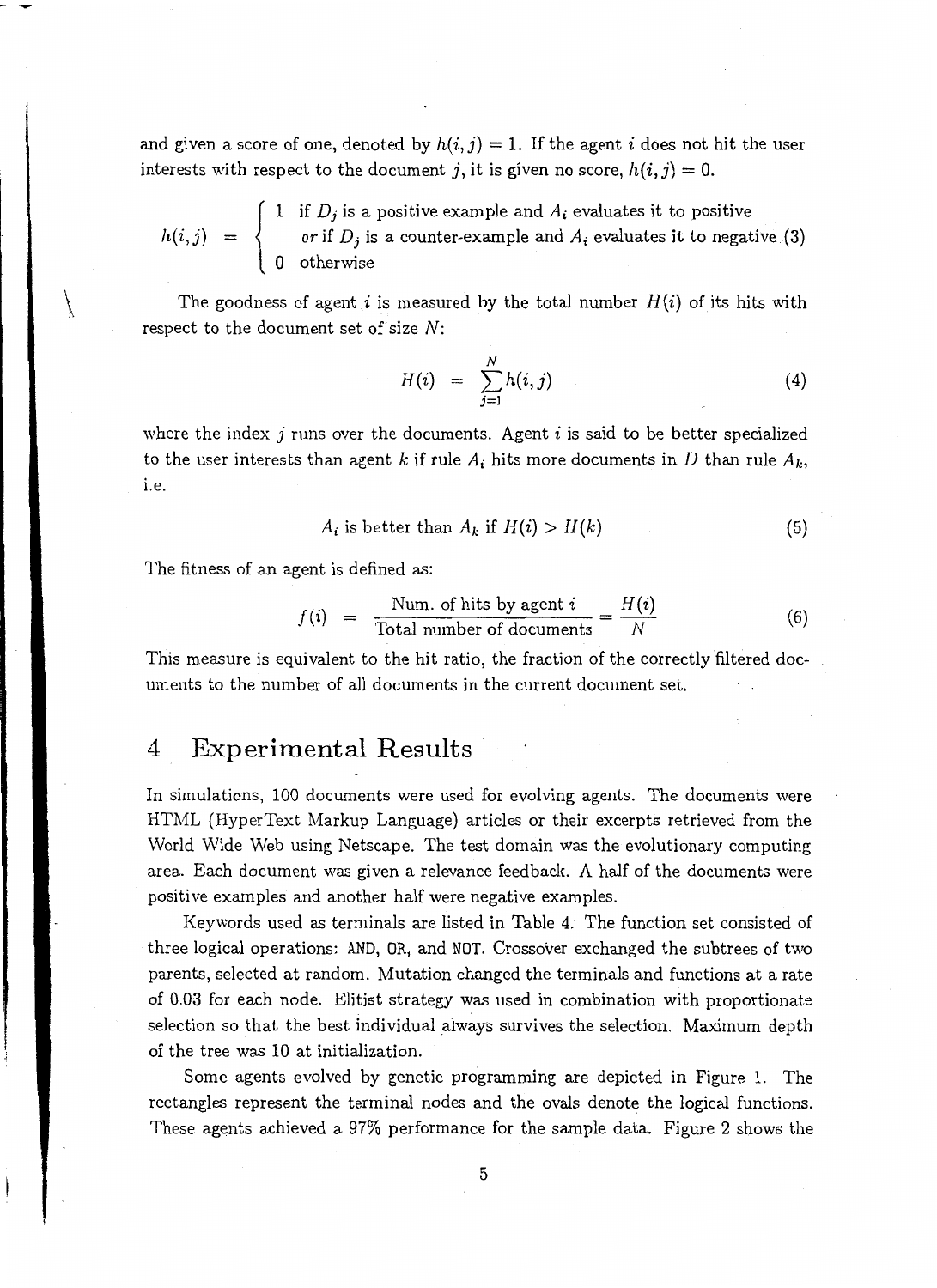| genetic    | algorithm  | strategy   | programming |
|------------|------------|------------|-------------|
| evolution  | selection  | generation | fitness     |
| individual | chromosome | crossover  | mutation    |
| function   | ЕA         | GΑ         | GP          |
|            |            |            |             |

Table 1: Sample keywords used for filtering documents on evolutionary computing.



Figure 1: Examples of evolved agents.



Figure 2: The best and average fitness for each generation: two example runs.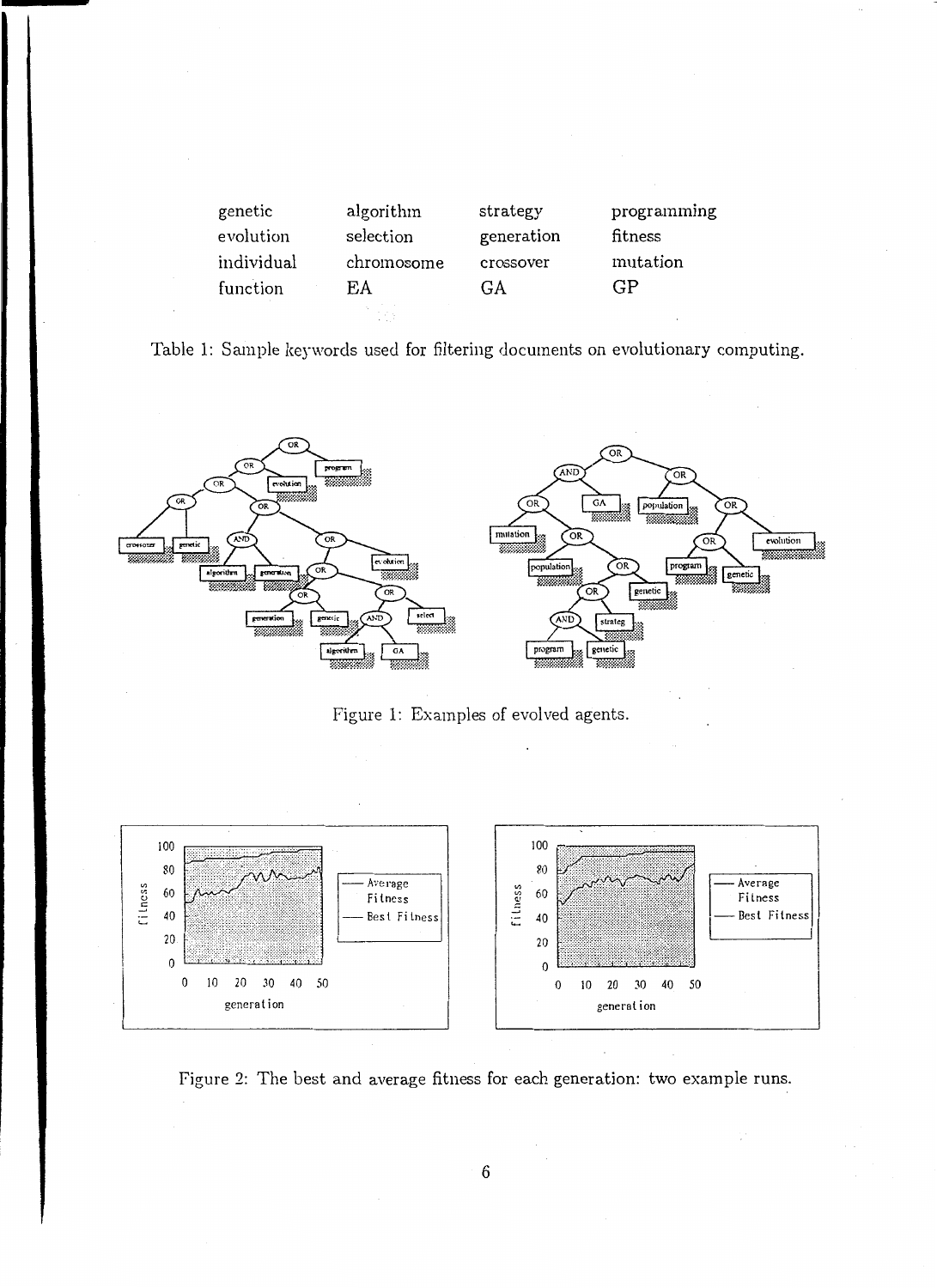| pop size | max gen      | succ critr | succ runs |
|----------|--------------|------------|-----------|
| 50       | 50           | 0.90       | 80%       |
|          |              | 0.95       | 30%       |
| 100      | 50           | 0.90       | 90%       |
|          |              | 0.95       | 30%       |
| 150      | 50           | 0.90       | 100%      |
|          |              | 0.95       | 10%       |
| 200      | ALC: Y<br>50 | 0.90       | 100%      |
|          |              | 0.95       | 40%       |

Table 2: Number of successful runs for different combinations of population size and success criterion. The number used for success criterion is the fitness value after the max-gen number of generations.

best and average fitness of the populations, scaled to the interval of 0 and 100. Using population size of 100, most of the runs evolved agents with higher than 90% performance within 50 generations. We also investigated the behavior of the algorithm with increasing size of population. As Table 2 shows, the fraction of runs with reasonalbe performance (90% or higher) to the total number of trial runs, increases as the population size grows.

#### **5 Summary and Future Work**

We have described a genetic programming method for evolving software agents that filters HTML documents based on the user interests. The specific interests are represented by a set of sample documents which reflect the preferences of the user. The goal of genetic programming was formulated to evolve the rules for filtering postive/negative interests using keywords as terminals and logical operators as functions. The preliminary experiments indicate that the genetic programming methode is useful in evolving the filtering rules specialized to user interests.

One difficulty found in the experiments was the explosive growth of the individual structures and thus slowed down evolution speed when a large number of generations are allowed in combination with a large terminal set. This is a typical example of the necessity of Occam's razor for improving evolution speed. We are now incorporating into this task the adaptive fitness function developed in [11] and [12).

With respect to the application domain, future work includes two extensions. One is to devise a method that dynamically extends the keywords for the description of documents. This will enable the representation to change fluently as the user interests change. Another extension involves continuous-valued, instead of binary,